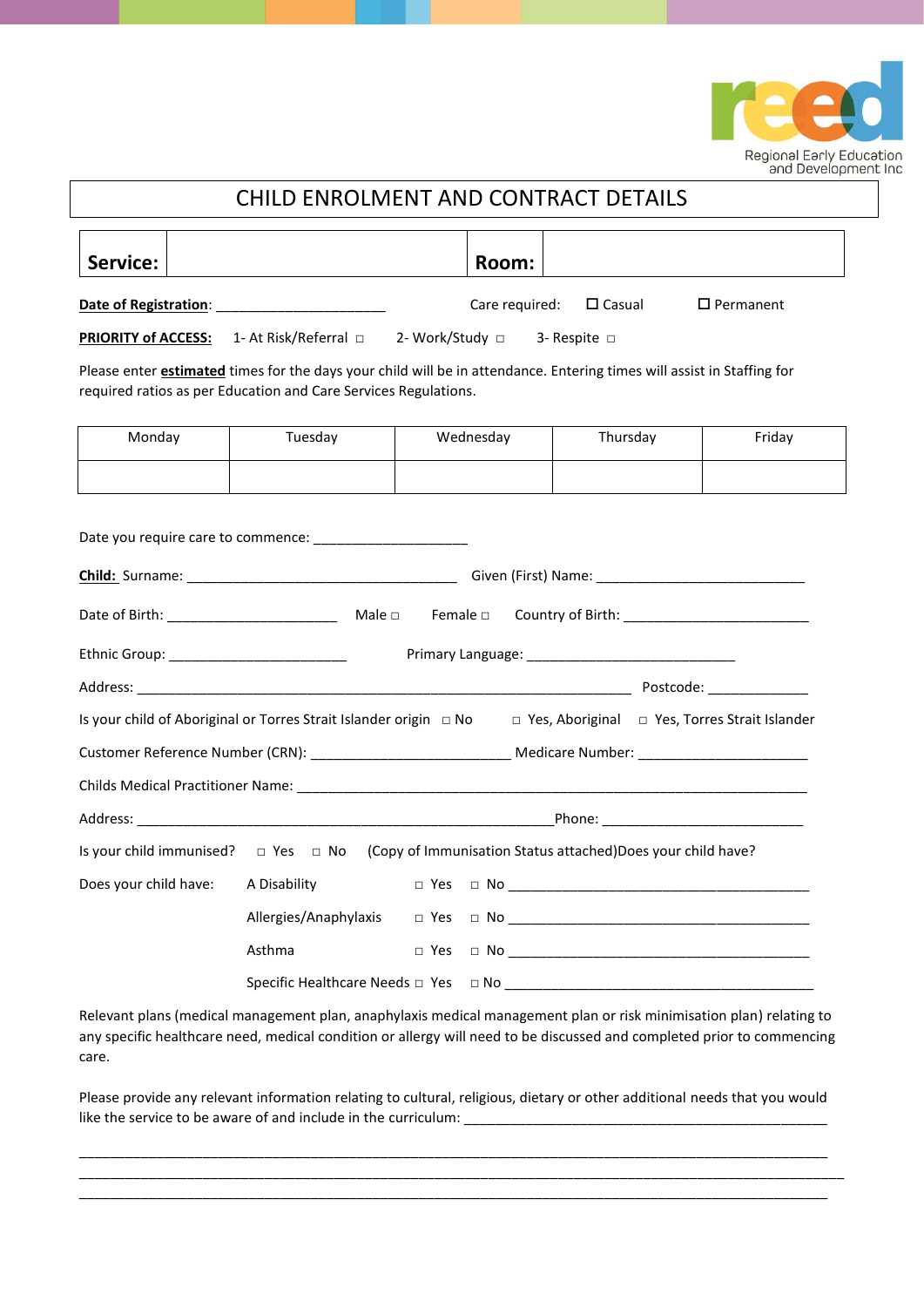

Are there any court orders relating to the guardianship custody of, or access to, the child?  $□$  Yes  $□$  No

If yes, please provide a copy of the documents and details of any court orders, parenting orders or parenting plans relating to powers, duties, responsibilities or authorities of any person in relation to the child or access to the child and any other court orders relating to the child's residence or the child's contact with a parent or other person. Documents provided: □ Yes □ No

If the child is under the care of Child Protection and Family Support, please list case worker

| <b>FAMILY STATUS:</b>              | 1 Parent Mother □                                | 1 Parent father $\Box$ 2 Parents $\Box$ Guardian $\Box$                                                 |
|------------------------------------|--------------------------------------------------|---------------------------------------------------------------------------------------------------------|
| <b>ENROLLING PARENT / GUARDIAN</b> |                                                  |                                                                                                         |
|                                    |                                                  |                                                                                                         |
|                                    |                                                  |                                                                                                         |
|                                    | Ethnic Group: __________________________________ |                                                                                                         |
|                                    |                                                  |                                                                                                         |
|                                    |                                                  |                                                                                                         |
|                                    |                                                  |                                                                                                         |
|                                    |                                                  |                                                                                                         |
|                                    |                                                  |                                                                                                         |
|                                    |                                                  | Employment Status: Full Time □ Part Time □ Casual □ Looking for Work □ Pension □ Student □ Unemployed □ |
| <b>PARENT (SPOUSE) / GUARDIAN</b>  |                                                  | Customer Reference Number (CRN): Customer Reference Number (CRN):                                       |
|                                    |                                                  |                                                                                                         |
|                                    |                                                  |                                                                                                         |
|                                    |                                                  |                                                                                                         |
|                                    |                                                  |                                                                                                         |
|                                    |                                                  |                                                                                                         |
|                                    |                                                  |                                                                                                         |
|                                    |                                                  |                                                                                                         |
|                                    |                                                  |                                                                                                         |
|                                    |                                                  | Employment Status: Full Time a Part Time a Casual a Looking for Work a Pension a Student a Unemployed a |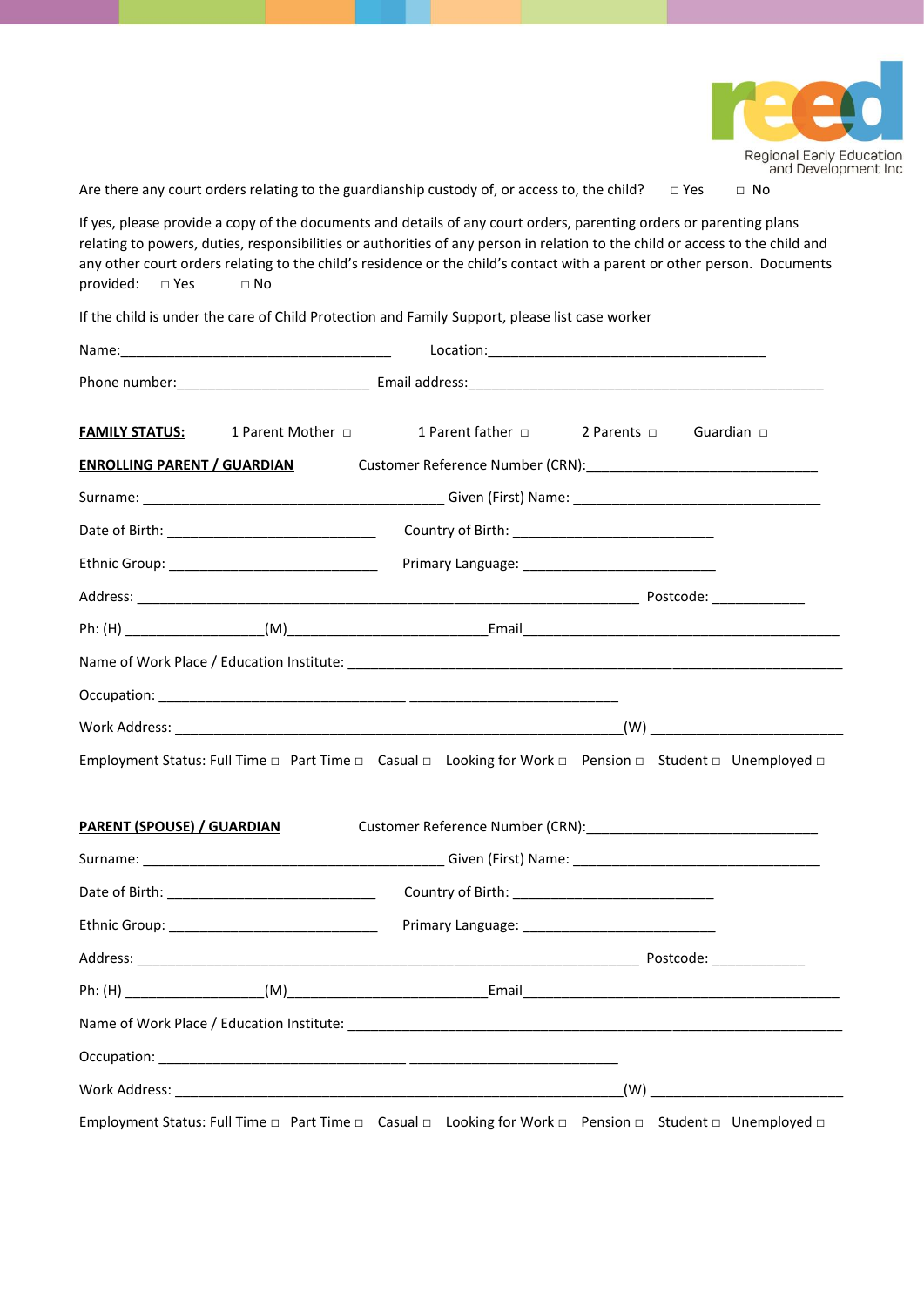

## **PERSON/S AUTHORISED TO COLLECT CHILD - Other than the Parent/Guardian**

| 1st Preference                                               |                                                                            |                                                                                                                                                                                                  |
|--------------------------------------------------------------|----------------------------------------------------------------------------|--------------------------------------------------------------------------------------------------------------------------------------------------------------------------------------------------|
|                                                              |                                                                            |                                                                                                                                                                                                  |
|                                                              |                                                                            |                                                                                                                                                                                                  |
|                                                              |                                                                            |                                                                                                                                                                                                  |
| 2nd Preference                                               |                                                                            |                                                                                                                                                                                                  |
|                                                              |                                                                            |                                                                                                                                                                                                  |
|                                                              |                                                                            |                                                                                                                                                                                                  |
|                                                              |                                                                            |                                                                                                                                                                                                  |
| <b>PARENT PARTICIPATION</b><br>Yes $\Box$<br>No <sub>1</sub> |                                                                            | Would you be interested in joining our Family Advisory Group? Yes □ No □<br>Would you like to contribute your skills or interests in our service, eg. music, cooking, storytelling, sewing etc.? |
|                                                              |                                                                            |                                                                                                                                                                                                  |
|                                                              |                                                                            |                                                                                                                                                                                                  |
|                                                              | Do you have any suggestions on how parents can be involved in our service? |                                                                                                                                                                                                  |

**AGREEMENT / AUTHORISATION** - I hereby authorise REED Inc. – (which includes all services provided by Regional Early Education & Development Inc.), to provide care for my child, \_\_\_\_\_\_\_\_\_\_\_\_\_\_\_\_\_\_\_\_\_\_\_\_\_\_\_\_\_\_\_\_\_\_\_\_\_\_\_\_\_\_\_.